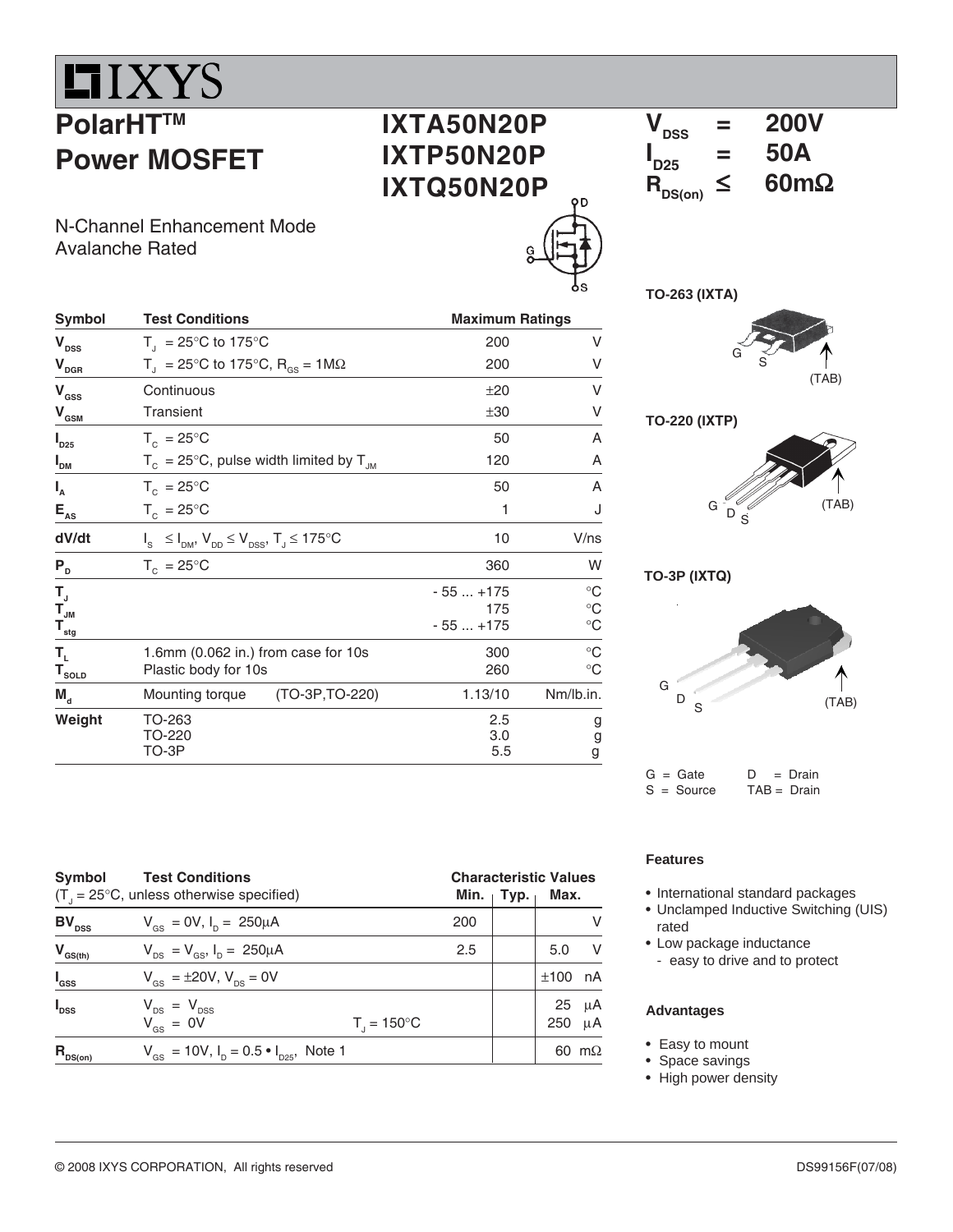# **HIXYS**

## **IXTA50N20P IXTP50N20P IXTQ50N20P**

| Symbol                                  | <b>Test Conditions</b>                                                                                         | <b>Characteristic Values</b> |      |               |  |  |
|-----------------------------------------|----------------------------------------------------------------------------------------------------------------|------------------------------|------|---------------|--|--|
|                                         | $(T1 = 25°C$ , unless otherwise specified)                                                                     | Min.                         | Typ. | Max.          |  |  |
| $g_{\rm fs}$                            | $V_{DS}$ = 10V, $I_D$ = 0.5 $\bullet$ $I_{D25}$ , Note 1                                                       | 12                           | 23   | S             |  |  |
| $C_{\rm iss}$                           |                                                                                                                |                              | 2720 | pF            |  |  |
| $C_{\rm oss}$                           | $V_{\text{gs}} = 0V$ , $V_{\text{ps}} = 25V$ , f = 1MHz                                                        |                              | 490  | pF            |  |  |
| $C_{rss}$                               |                                                                                                                |                              | 105  | pF            |  |  |
| $\mathbf{t}_{\mathsf{d}(\mathsf{on})}$  | <b>Resistive Switching Times</b>                                                                               |                              | 26   | ns            |  |  |
| t,                                      |                                                                                                                |                              | 35   | ns            |  |  |
| $\mathbf{t}_{\mathsf{d}(\mathsf{off})}$ | $V_{\text{gs}} = 10V$ , $V_{\text{ps}} = 0.5 \cdot V_{\text{pss}}$ , $I_{\text{p}} = 0.5 \cdot I_{\text{pss}}$ |                              | 70   | ns            |  |  |
| $t_{f}$                                 | $R_{\rm g} = 10\Omega$ (External)                                                                              |                              | 30   | ns            |  |  |
| $\mathbf{Q}_{\text{g(on)}}$             |                                                                                                                |                              | 70   | nC            |  |  |
| $\mathbf{Q}_{gs}$                       | $V_{\text{gs}} = 10V$ , $V_{\text{ps}} = 0.5 \cdot V_{\text{pss}}$ , $I_{\text{p}} = 0.5 \cdot I_{\text{pss}}$ |                              | 17   | пC            |  |  |
| $\mathbf{Q}_{\mathsf{gd}}$              |                                                                                                                |                              | 37   | nC            |  |  |
| $R_{thJC}$                              |                                                                                                                |                              |      | 0.42 °C/W     |  |  |
| $R_{\text{thCS}}$                       | $(TO-3P)$                                                                                                      |                              | 0.21 | $\degree$ C/W |  |  |
|                                         | $(TO-220)$                                                                                                     |                              | 0.25 | $\degree$ C/W |  |  |



 $\overline{147}$ 

 $3.40$ 

 $\overline{3.20}$ 

3.60

.40

 $\overline{e}$ 

 $\mathsf{L}$ 

 $\phi$ F

 $.134$ 

### **Source-Drain Diode**

| Symbol                                                    | <b>Test Conditions</b><br>$(T1 = 25°C, unless otherwise specified)$           | Min. | Typ.       | <b>Characteristic Values</b><br>Max. |               |
|-----------------------------------------------------------|-------------------------------------------------------------------------------|------|------------|--------------------------------------|---------------|
| $I_{s}$                                                   | $V_{\text{gs}} = 0V$                                                          |      |            | 50                                   | A             |
| $I_{\rm SM}$                                              | Repetitive, pulse width limited by $T_{\mu}$                                  |      |            | 120                                  | A             |
| $\mathbf{V}_{\text{SD}}$                                  | $I_{F} = 50A, V_{gs} = 0V,$ Note 1                                            |      |            | 1.5                                  | -V            |
| $\mathbf{t}_\mathrm{rr}$<br>$\mathbf{Q}_{_{\mathsf{RM}}}$ | $I_F = 25A$ , -di/dt = 100A/µs<br>V <sub>B</sub> = 100V, V <sub>GS</sub> = 0V |      | 150<br>2.0 |                                      | ns<br>$\mu$ C |

Note 1: Pulse test,  $t \le 300 \mu s$ ; duty cycle,  $d \le 2\%$ .



IXYS reserves the right to change limits, test conditions, and dimensions.

| IXYS MOSFETs and IGBTs are covered                                                                 |  | 4.835.592  4.931.844  5.049.961  5.237.481  6.162.665 |                                                           | 6,404,065 B1 6,683,344 6,727,585 7,005,734 B2 7,157,338B2 |                                  |                                     |  |
|----------------------------------------------------------------------------------------------------|--|-------------------------------------------------------|-----------------------------------------------------------|-----------------------------------------------------------|----------------------------------|-------------------------------------|--|
| by one or more of the following U.S. patents: 4,850,072 5,017,508 5,063,307 5,381,025 6,259,123 B1 |  |                                                       |                                                           | 6.534.343                                                 |                                  | 6.710.405 B2 6.759.692 7.063.975 B2 |  |
|                                                                                                    |  |                                                       | 4.881.106  5.034.796  5.187.117  5.486.715  6.306.728  B1 | 6.583.505                                                 | 6.710.463 6.771.478 B2 7.071.537 |                                     |  |

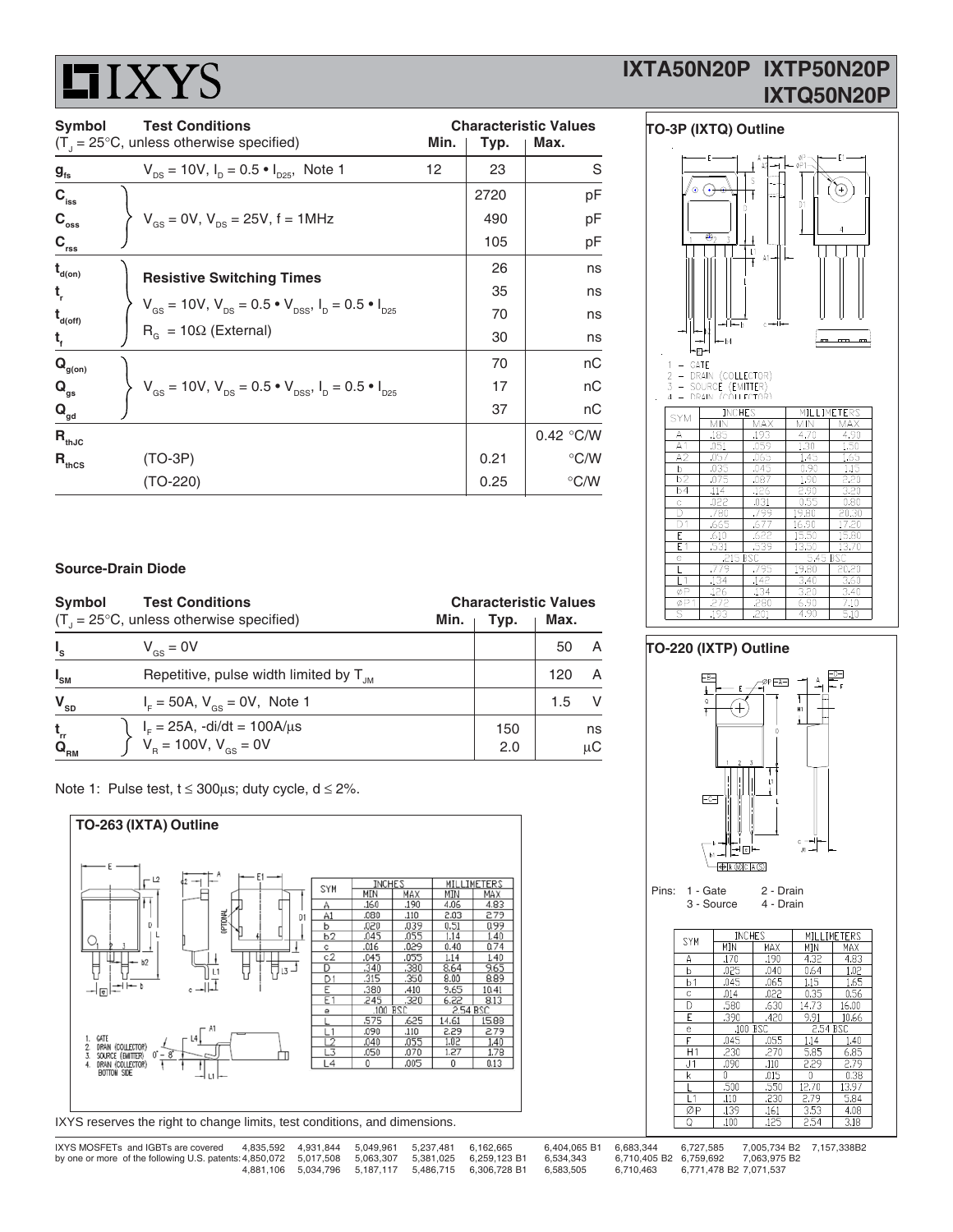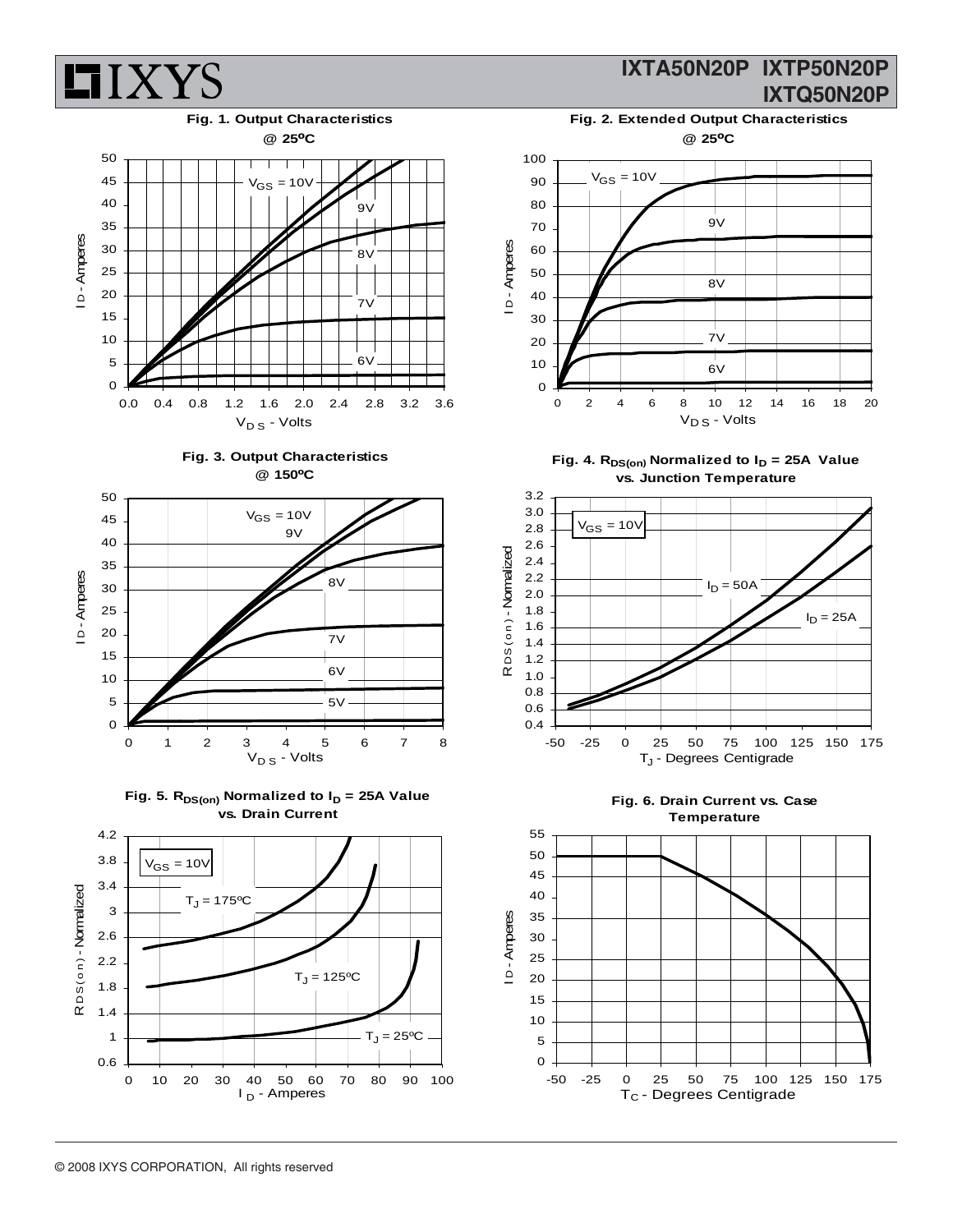

#### **Fig. 7. Input Admittance**



**Fig. 9. Source Current vs. Source-To-Drain Voltage**







IXYS reserves the right to change limits, test conditions, and dimensions.

## **IXTA50N20P IXTP50N20P IXTQ50N20P**

**Fig. 8. Transconductance** 







**Fig. 12. Forward-Bias Safe Operating Area**